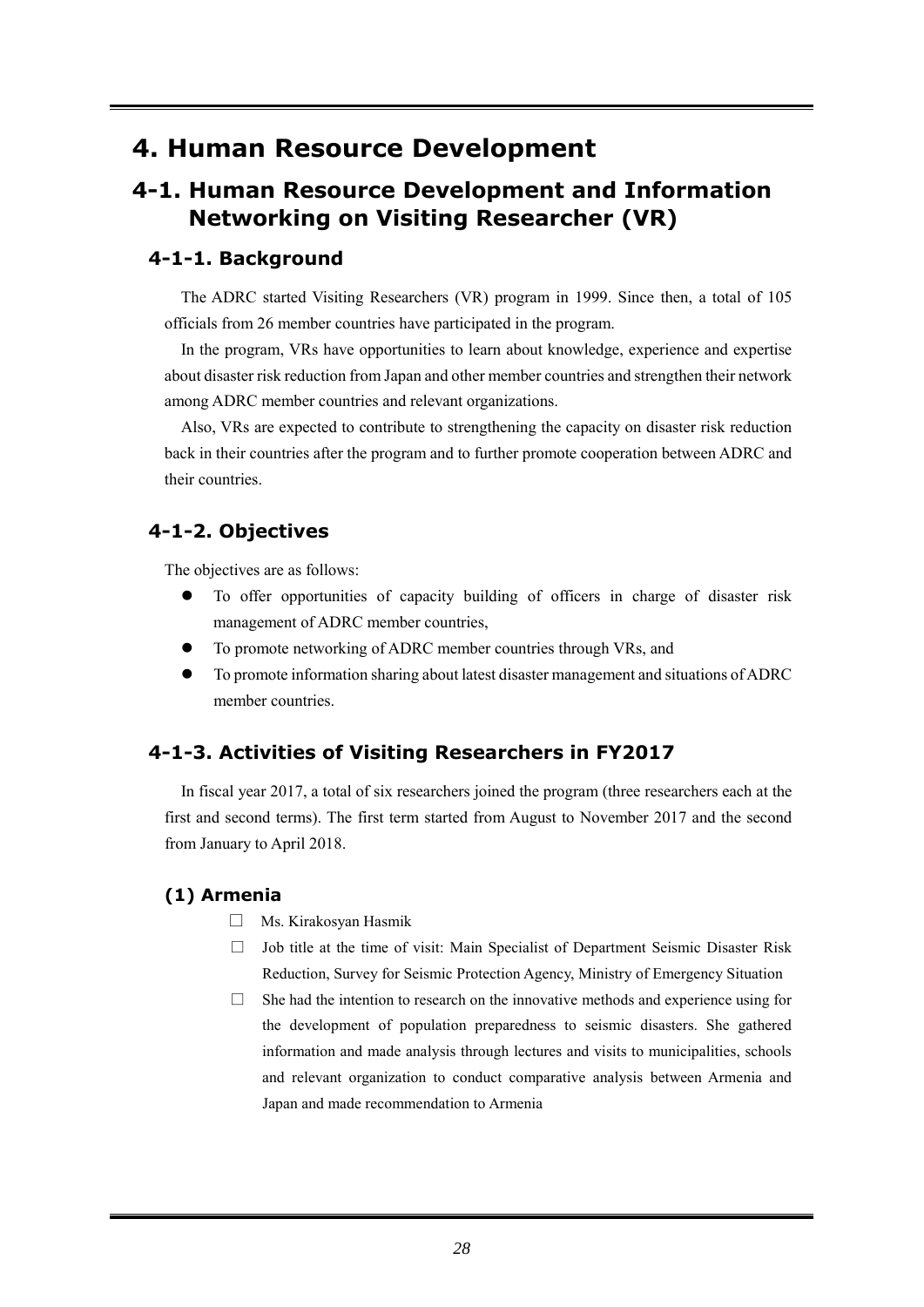#### **(2) Bhutan**

- □ Mr. Wangchuk Tashi
- $\Box$  Job title at the time of visit: District Disaster Management Officer, District Administration, Samdrup Jongkhar, Bhutan
- $\Box$  He had the intention to study on mainstreaming of Disaster Risk Reduction into development plan, policy, program and project in Bhutan's Five Year Plan. Through the lectures and interviews with experts of the central and local governments, he studied the applicability of Japan's practice to Bhutan.

## **(3) Philippines**

- □ Mr. Calang Marc Gil
- $\Box$  Job Title at the time of visit: Civil Defense Assistant, Office of Civil Defense Caraga Regional Office (OCD)
- $\Box$  He had the intention to research about disaster response and preparedness mechanisms of the Philippines and Japan. Through lectures and visits to various disaster response organizations, he gained understanding of Japan's system and conducted comparative analysis between the two counties and made recommendation to the Philippines for establishing appropriate disaster response mechanism.

## **(4) Pakistan**

- □ Mr. Brohi Nasur Ullah
- $\Box$  Job Title at the time of visit: Assistant Director, National Disaster Management Authority (NDMA), Prime Minister's Office
- $\Box$  He had the intention to study about Community-Based Early Warning System (CBEWS) in Pakistan. Focusing on communities with little access to customary Early Warning System, he will study information dissemination methods and dissemination of disaster knowledge for awareness raising and early evacuation. He plans to visit Japan Meteorological Agency, local governments, education sectors to learn the situations of Japan's Early Warning System and disaster education of community and make recommendation to his country.

## **(5) Thailand**

- □ Ms. Srikwan Puntatip
- $\Box$  Job Title at the time of visit: Plan and Policy Analyst, Department of Disaster Prevention and Mitigation (DDPM), Ministry of Interior
- $\Box$  She has the intention to conduct research about safety culture in Japan and to make comparative analysis between Thailand and Japan. She will visit communities, voluntary disaster management organizations and NPOs as well as take lectures from experts of disaster management organizations.